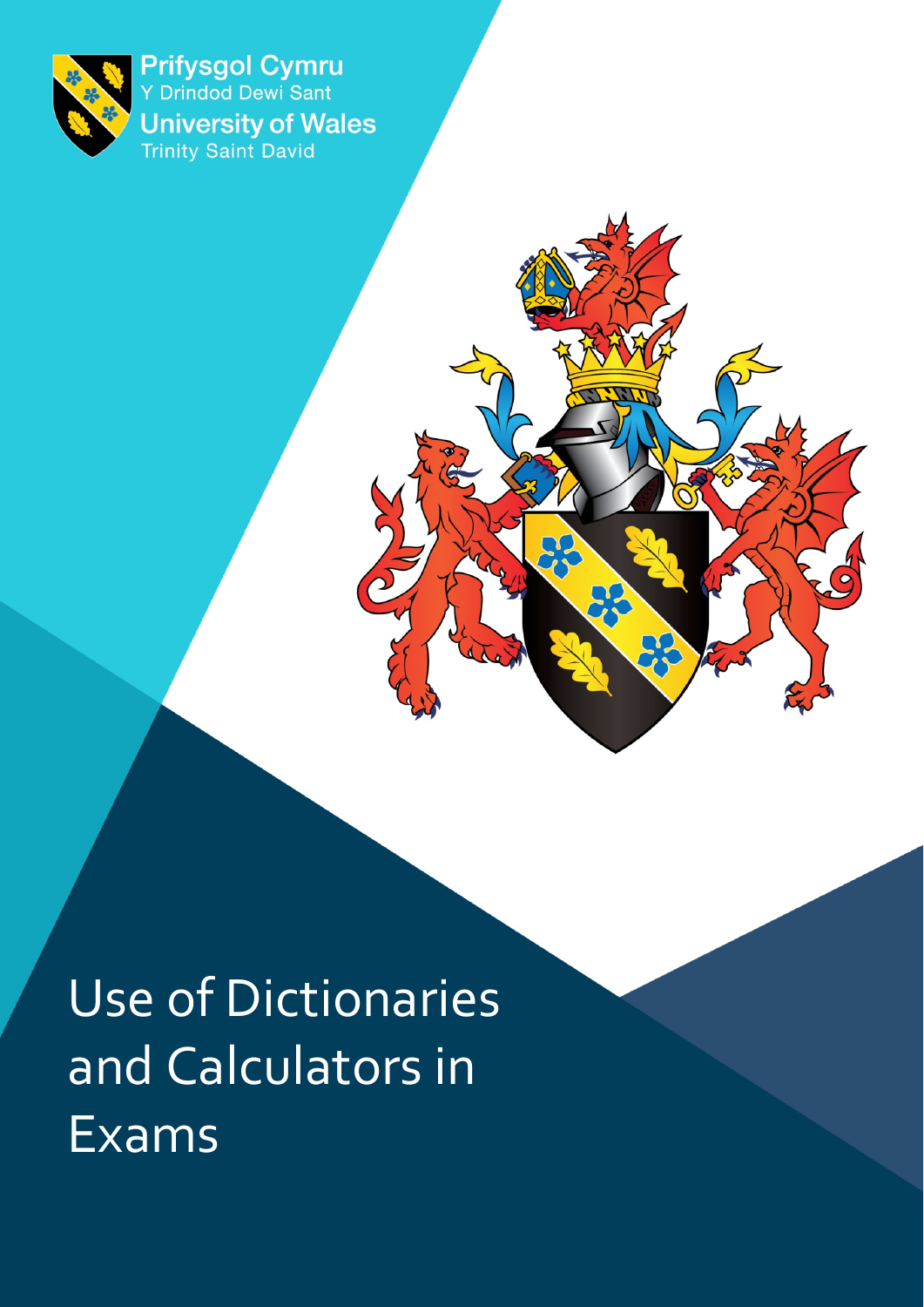#### **Contents**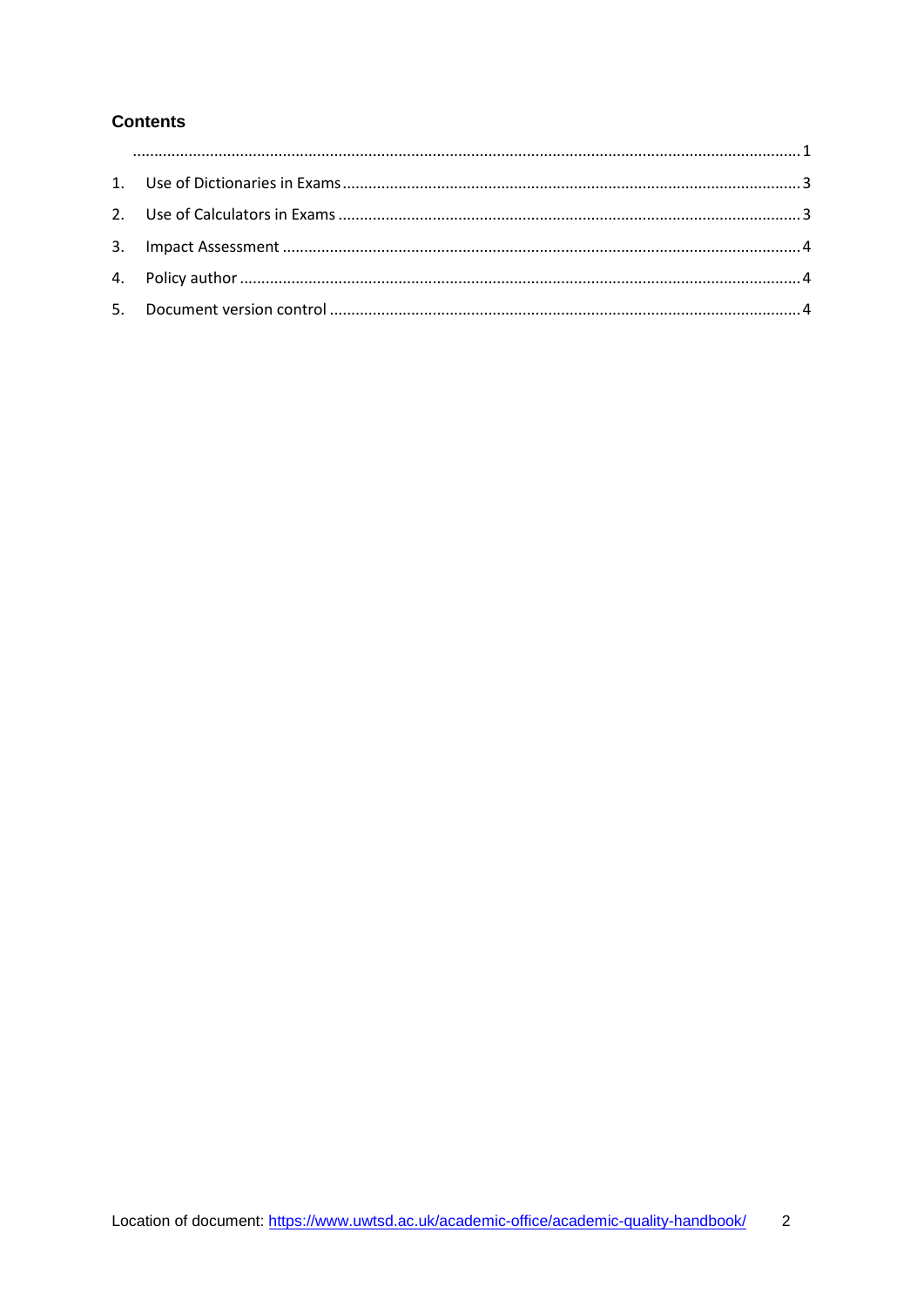# <span id="page-2-0"></span>**1. Use of Dictionaries in Exams**

- 1.1. Some modules may forbid the use of dictionaries in course tests or examinations (such as where the purpose of the assessment is to test competence in a language); this will be specified on the examination/test paper. Students will be informed prior to the exam/test.
- 1.2. Some modules require the use of a specific bi-lingual (English/target language or Welsh/target language) dictionary in course tests of examinations; these are specified on the examination/test paper. Students will be informed prior to the exam/test.
- 1.3. In all other cases, you may use a dictionary in any examination or course test.
- 1.4. You are responsible for providing your own dictionary and that dictionary must:

1.4.1. be paper-based, unless you have an approved assessment adjustment allowing a dictionary in an alternative format

1.4.2. be of a type that is on the University's list of approved dictionaries

1.4.3. be English/Welsh to a foreign language, foreign language to English/Welsh and/or foreign language to foreign language

1.4.4. not be a technical dictionary or a dictionary that contains content other than simple translations (i.e. a translation dictionary)

1.4.5. not contain any notes, tabs, or annotations other than your name. Any notes, tabs, or annotations discovered in a dictionary will be treated as evidence of an intention to commit academic misconduct.

- 1.5. Appendix 1 lists University-approved dictionaries or dictionary series.
- 1.6. A wide variety of languages is covered by the above list. However, any student who experiences a problem in obtaining one of the above dictionaries in their own language and who wishes to submit an alternative dictionary for approval should contact the Academic Office for further guidance [\(quality@uwtsd.ac.uk\)](mailto:quality@uwtsd.ac.uk).
- 1.7. Students should note that dictionaries may be checked in each examination or course test and only those on the approved list will be permitted for use. Dictionaries that do not comply with the above requirements will be confiscated for the remainder of the exam or course test.
- 1.8. If you have been found with notes in your dictionary (or anywhere else) it will be reported as Academic misconduct. Your dictionary will not be returned to you until the incident has been fully investigated.

## <span id="page-2-1"></span>**2. Use of Calculators in Exams**

- 2.1. Calculators are permitted only where stated explicitly on the examination or course test.
- 2.2. 'Smart' devices that connect to the internet are not permitted in any examination or course test.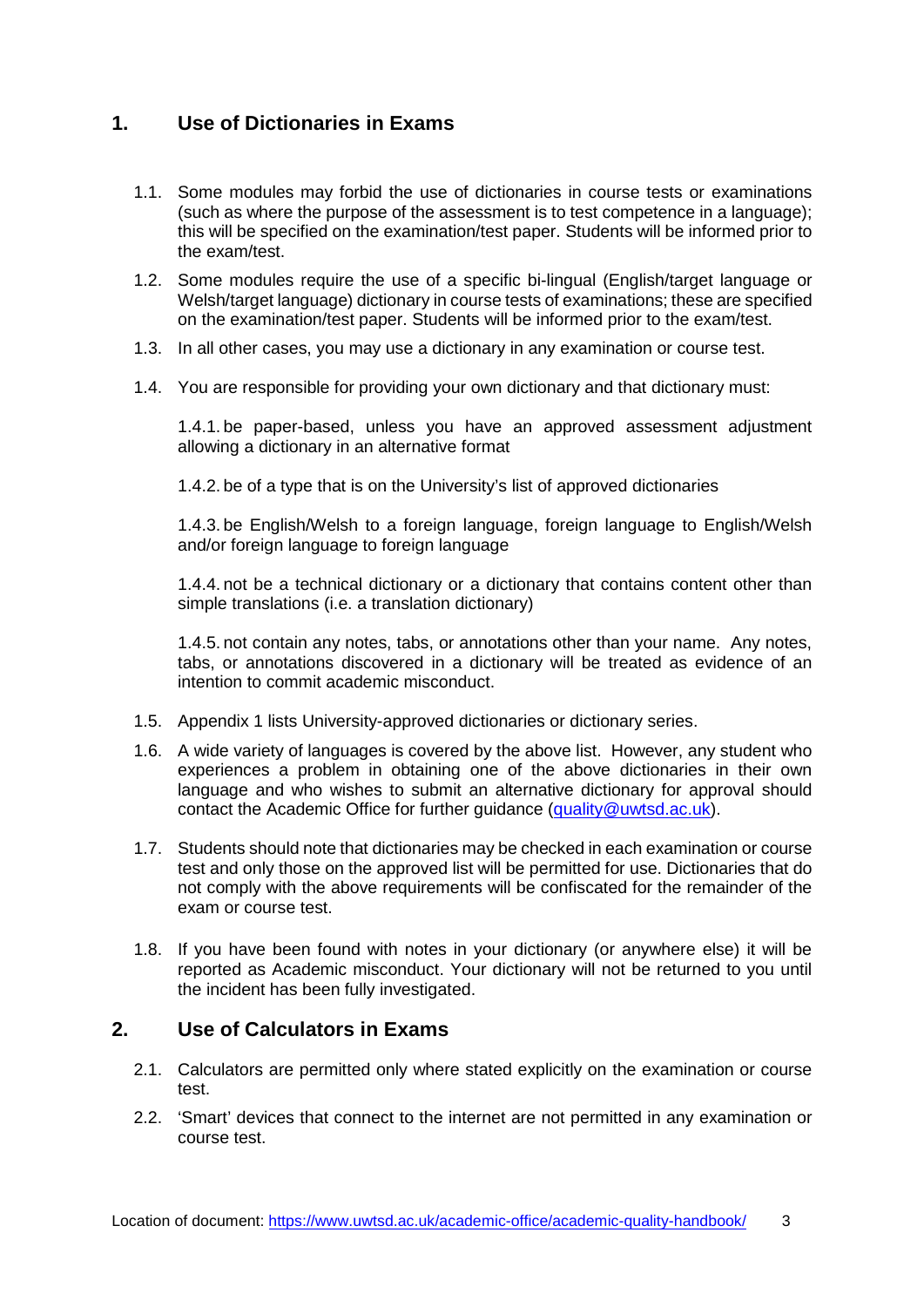2.3. If you have been caught with a 'smart' device it will be reported as Academic misconduct. Your device will not be returned to you until the incident has been fully investigated.

## <span id="page-3-0"></span>**3. Impact Assessment**

| <b>Implication</b>                    | <b>Impact</b><br>considered<br>(Yes/No) | <b>Impact Identified</b>                                                                                                                                    |
|---------------------------------------|-----------------------------------------|-------------------------------------------------------------------------------------------------------------------------------------------------------------|
| Legal                                 | Yes                                     | The policy conforms with:                                                                                                                                   |
|                                       |                                         | Contract and consumer law<br>The Human Rights Act 1998<br>The Equality Act 2010<br><b>Natural Justice (fairness)</b><br>Data Protection Act 2018 (and GDPR) |
| Contribution to the<br>Strategic Plan | <b>Yes</b>                              | The policy aligns with the values expressed in the Strategic Plan.                                                                                          |
| Risk analysis                         | Yes                                     | Policy compliance mitigates against complaints to the OIA and<br>complaints to the ICO.                                                                     |
| Equality                              | Yes                                     | The policy will ensure adherence to provisions of the Equality Act.                                                                                         |
| Welsh language                        | Yes                                     | The policy aligns with principles expressed by the Welsh Language<br>Act.                                                                                   |
| Environmental<br>and sustainability   | Yes                                     | None identified.                                                                                                                                            |
| Communication<br>Media / Marketing    | Yes                                     | The policy will be made available to staff and students via MyDay<br>and the website.                                                                       |

## <span id="page-3-1"></span>**4. Policy author**

4.1. Dr Kyle Erickson, Director of Academic Experience

# <span id="page-3-2"></span>**5. Document version control**

| <b>Version No.</b> | Reason for change | Author     | Change<br><b>Jate</b><br><b>OT</b> |
|--------------------|-------------------|------------|------------------------------------|
| 0.1                | Draft policy      | KE<br>INL. | 1.2019<br>N7 11                    |

**Current status of Policy**: Approved

**Is the Policy applicable to:** HE

**Date ratified by Academic Standards Committee**: 11/12/2019

**Date effective from**: 01/02/2020

**Policy review date**: 01/06/2020

**For publication:** on UWTSD website